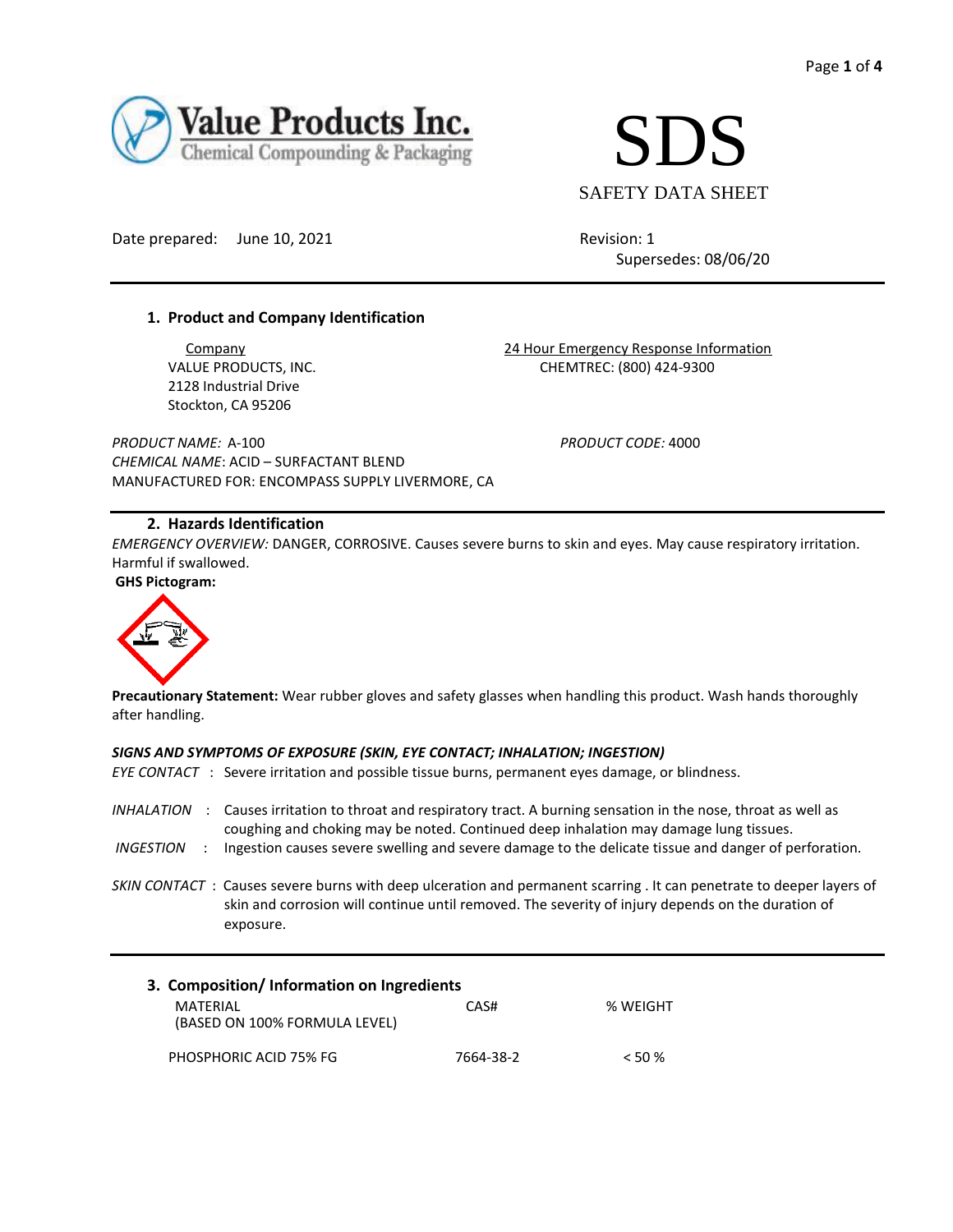## **4. First Aid Measures**

*EYE CONTACT* : Immediately flush eyes with lots of running water for 15 minutes, lifting the upper and lower eyelids to ensure flushing of the entire surface. Seek medical attention immediately.

*INHALATION* : Remove to fresh air. Get medical attention as soon as possible.

*INGESTION* : If swallowed never give anything by mouth to an unconscious person. Do not induce vomiting. Give large quantities of milk, milk of magnesia, raw eggs or water to drink followed by vegetable or mineral oil. Seek medical attention.

*SKIN CONTACT* : Wash skin with lots of soap and water. Remove contaminated clothing and shoes. Wash before reuse. If irritation occurs and persists, seek medical attention as needed.

## **5. Fire Fighting Measures**

*FIRE FIGHTING METHOD*: Move container from fire area if it can be done without risk. Cool containers with water. Avoid contact with skin and wear NIOSH approved breathing apparatus.

*EXTINGUISHING MEDIA:* Water spray, foam, carbon dioxide maybe used. *UNUSUAL FIRE OR EXPLOSIVE HAZARD*: None known.

## **6. Accidental Release Measures**

*PERSONAL PRECAUTIONS:* Isolate area. Keep unnecessary personnel away.

*ENVIRONMENTAL PRECAUTIONS:* Keep out of sewers, storm drains, and waterways.

CLEAN-UP PROCEDURES: Only trained and properly protected personnel should be involved in spill clean-up operations. Wear alkaline-resistant suit and complete protective equipment; rubber gloves, rubber boots, and chemical goggles. Use a non-combustible material like vermiculite, sand, or earth to soak up the product and place material in sealable waste containers for disposal.

RECOMMENDED WASTE DISPOSAL METHOD: The materials resulted from the clean-up operation may be hazardous, therefore, are subjected to specific regulations. Dispose of in accordance with all applicable Federal, State and Local regulations. Ensure that all applicable agencies receive proper notification of spill and disposal methods.

#### **7. Handling and Storage**

*HYGIENIC PRCTICES IN HANDLING AND STORING*: Wash thoroughly after handling. Avoid body contact.

*PRECAUTION TO BE TAKEN IN HANDLING AND STORING*: Store in original container at cool, dry, well ventilated areas. Avoid any contamination to food lines. Away from strong bases.

*DISPOSAL OF EMPTY CONTAINER*: Empty containers should be tripled rinsed with water and disposed of pursuant to Local, State, and Federal requirements.

## **8. Exposure Controls / Personal Protection**

| <b>RESPIRATORY PROTECTION</b> | NIOSH approved respirator for organic vapor/mists.                                                |  |  |
|-------------------------------|---------------------------------------------------------------------------------------------------|--|--|
|                               | NIOSH- MSHA approved self-contained breathing apparatus is recommended if vapors                  |  |  |
|                               | level exceeds TLV.                                                                                |  |  |
| <b>EYE PROTECTION</b>         | Safety Goggles or Full face shield.                                                               |  |  |
| PROTECTIVE CLOTHING           | Rubber gloves, Boots, Full length clothing.                                                       |  |  |
| <b>VENTILATION</b>            | Local exhaust                                                                                     |  |  |
|                               | OTHER PROTECTIVE MEASURES: Eyewash fountain and safety shower should be nearby and ready for use. |  |  |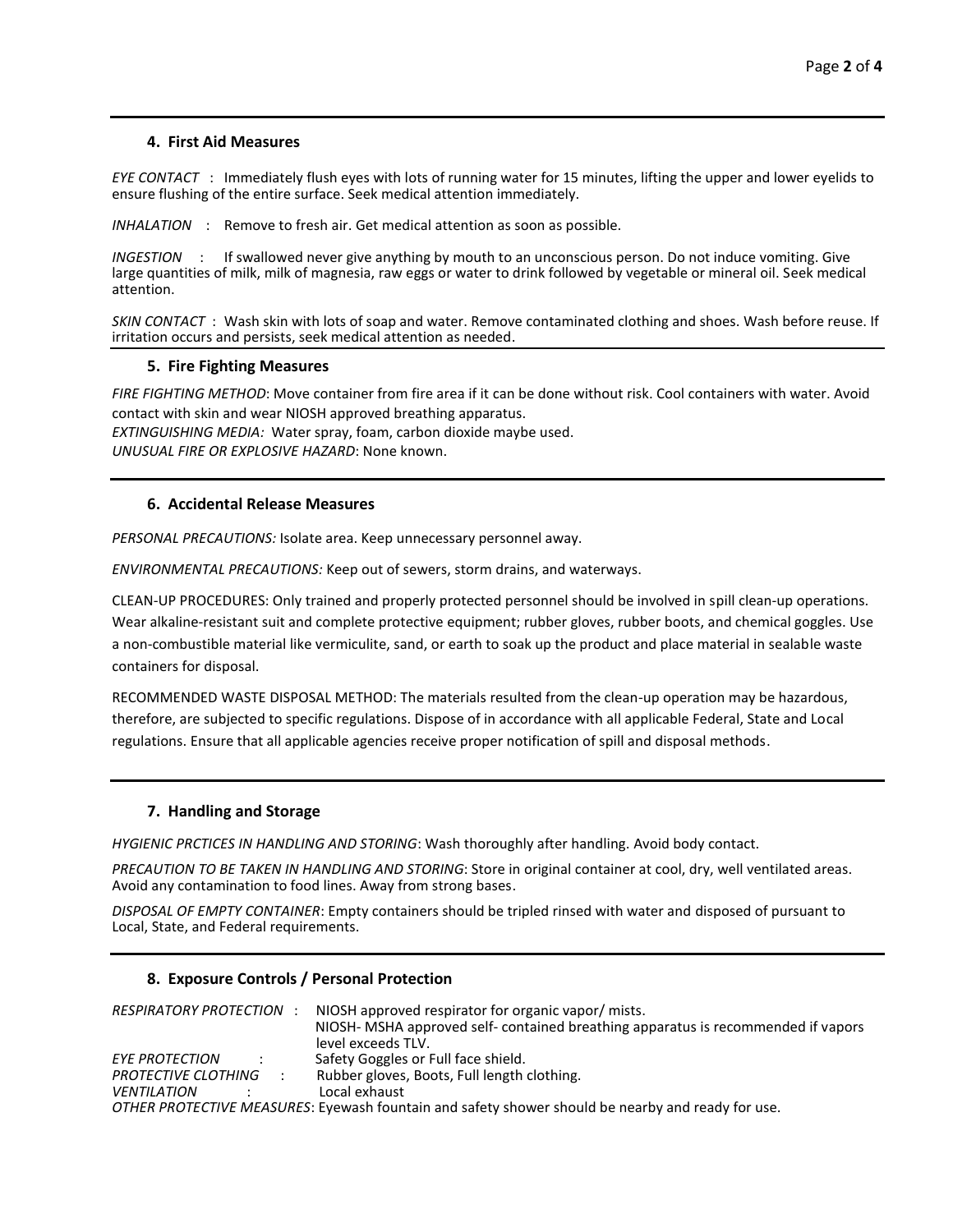## **9. Physical and Chemical Properties**

*BOILING POINT:* >200 <sup>0</sup> F *VOLATILE:* 65 % *FREEZING/MELTING POINT:* Unknown *FLASH POINT:* Non-combustible *METHOD USED:* Koehler *CC VAPOR PRESSURE: (AIR=1): >1 VAPOR DENSITY:* Unknown *EVAPORATION RATE (WATER =1): >1 SOLUBILITY IN WATER:* Complete *PH CONCENTRATE:* 1.0  $+/$ - 0.2 VISCOSITY: 25 CPS @ 68 <sup>0</sup>F *SPECIFIC GRAVITY:* 1.220 *+/-0.2 DESCRIPTION:* Clear green solution, pungent odor

#### **10. Stability and Reactivity**

STABILITY: Stable INCOMPATIBILITY (MATERIALS TO AVOID): React violently with strong alkalies. Contact with reactive metals such as aluminum to produce flammable/ explosive hydrogen air mixture. POLYMERIZATION: Will not occur CONDITIONS TO AVOID: Flame temperature. HAZARDOUS DECOMPOSITION: Unknown.

## **11. Toxicological Information**

*ROUTES OF ENTRY:* Absorbed through skin. Inhalation. Ingestion. *CARCINOGEN:* There is no evidence this product poses a carcinogenic risk under normal conditions of handling or use.

*ACUTE EYE IRRITATION:* Unknown *ACUTE SKIN IRRITATION:* Unknown *ACUTE DERMAL TOXICITY:* Unknown *ACUTE RESPIRATORY IRRITATION:* Unknown *ACUTE INHALATION TOXICITY:* Unknown *ACUTE ORAL TOXICITY:* Unknown *CHRONIC TOXICITY:* Unknown

## **12. Ecological Information**

*ECO-TOXICOLOGICAL INFORMATION:*Unknown *CHEMICAL FATE INFORMATION:* Unknown

#### **13. Disposal Considerations**

#### **Recommended Waste disposal method:**

Dispose of in accordance with all applicable Federal, State and Local regulations. Ensure that applicable agencies receive proper notification of spills and disposal methods.

#### **Container disposal:**

Empty containers should be tripled rinsed with water and disposed of pursuant to Local, State, and Federal requirements.